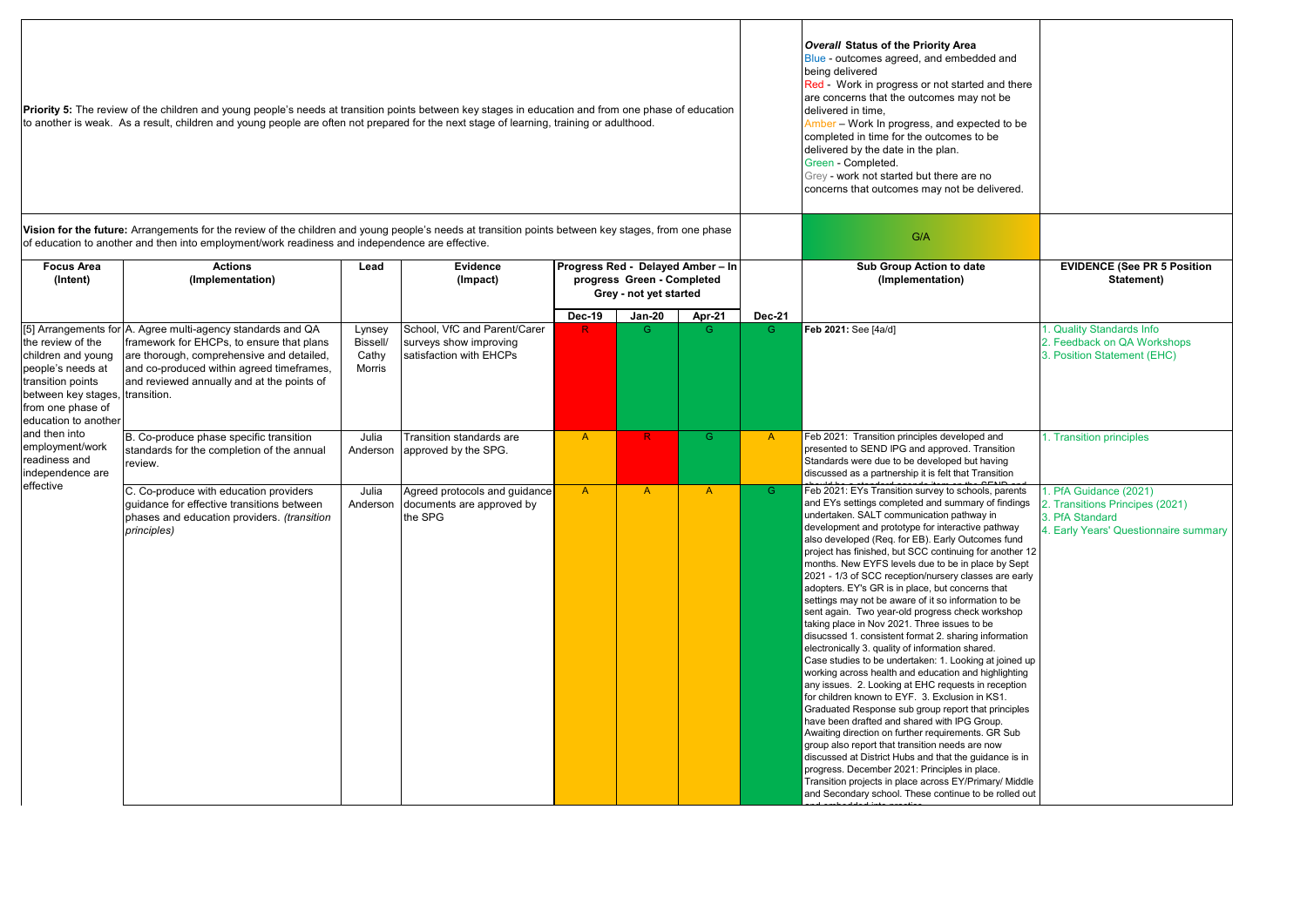| D. Co-produce Preparation for Transition<br>quidance which would lead into review<br>(particularly for Parents/Carers and YP)<br>including wider actions that feed into the<br>annual review (info sharing) | Julia<br>Anderson                            | Transition standards/principles,<br>good practice guidance and<br>agreed protocols are published on<br>the Local Offer<br>All parents whose CYP EHCP will<br>be reviewed pending Transition,<br>receive clear information that<br>explains the process and how<br>decisions are made about their<br>child's next phase of education,<br>progression into employment and<br>adulthood. |                |              |                | G   | Feb 2021: Transition principles have been approved<br>As above<br>by SEND I&P Board. May 2021: Query if this has<br>been approved? Check minutes of I&P board.<br>December 2021: Transition Principles Developed,<br>partnership meeting developed and agreed that the<br>view on transition is so broad as there are so many<br>transition points across the system. As a result agreed<br>that transition was the focus of the partners planning<br>and transition updates shared at the SEND and<br>Inclusion Partnership to ascertain if this is a critical<br>issue that neefds further work |
|-------------------------------------------------------------------------------------------------------------------------------------------------------------------------------------------------------------|----------------------------------------------|---------------------------------------------------------------------------------------------------------------------------------------------------------------------------------------------------------------------------------------------------------------------------------------------------------------------------------------------------------------------------------------|----------------|--------------|----------------|-----|---------------------------------------------------------------------------------------------------------------------------------------------------------------------------------------------------------------------------------------------------------------------------------------------------------------------------------------------------------------------------------------------------------------------------------------------------------------------------------------------------------------------------------------------------------------------------------------------------|
| E. Ensure parents are aware that they can<br>bring forward annual reviews.                                                                                                                                  | Head of<br>SEND                              | Agreed protocols and guidance<br>documents are approved by the<br><b>SPG</b>                                                                                                                                                                                                                                                                                                          | $\overline{A}$ |              | G              | G.  | Quality Standards Info<br>Apr 2021: QA standards developed for Annual Review<br>process. Annual review reset project established, and<br>2. Feedback on QA Workshops<br>Staffordshire recognised by DfE for good practice in<br>3. Position Statement (EHC)<br>conducting ARs in digital format. Exploring ways of<br>supporting A/R digitally -                                                                                                                                                                                                                                                  |
| F. Review the EHCP outcomes for post 16s<br>to ensure that they demonstrate aspirations,<br>progression and independence, making best<br>use of advice and quidance within the PfA<br>outcomes framework.   | Cathy<br>Morris/<br>Lynsey<br><b>Bissell</b> | <b>EHCP Audit and Analysis</b>                                                                                                                                                                                                                                                                                                                                                        | A              | $\mathsf{A}$ | $\overline{A}$ | G/A | Apr 2021: SEND Assessment Team temp Focus<br>. Positive Practice eq (Transitions) 2.<br>Group (Phase Transfers/post 16) to improve quality of<br>EHCPs December 2021: Agreed that review will link<br>with the Audit process to ensure all aspects of quality<br>are considered as one.                                                                                                                                                                                                                                                                                                           |